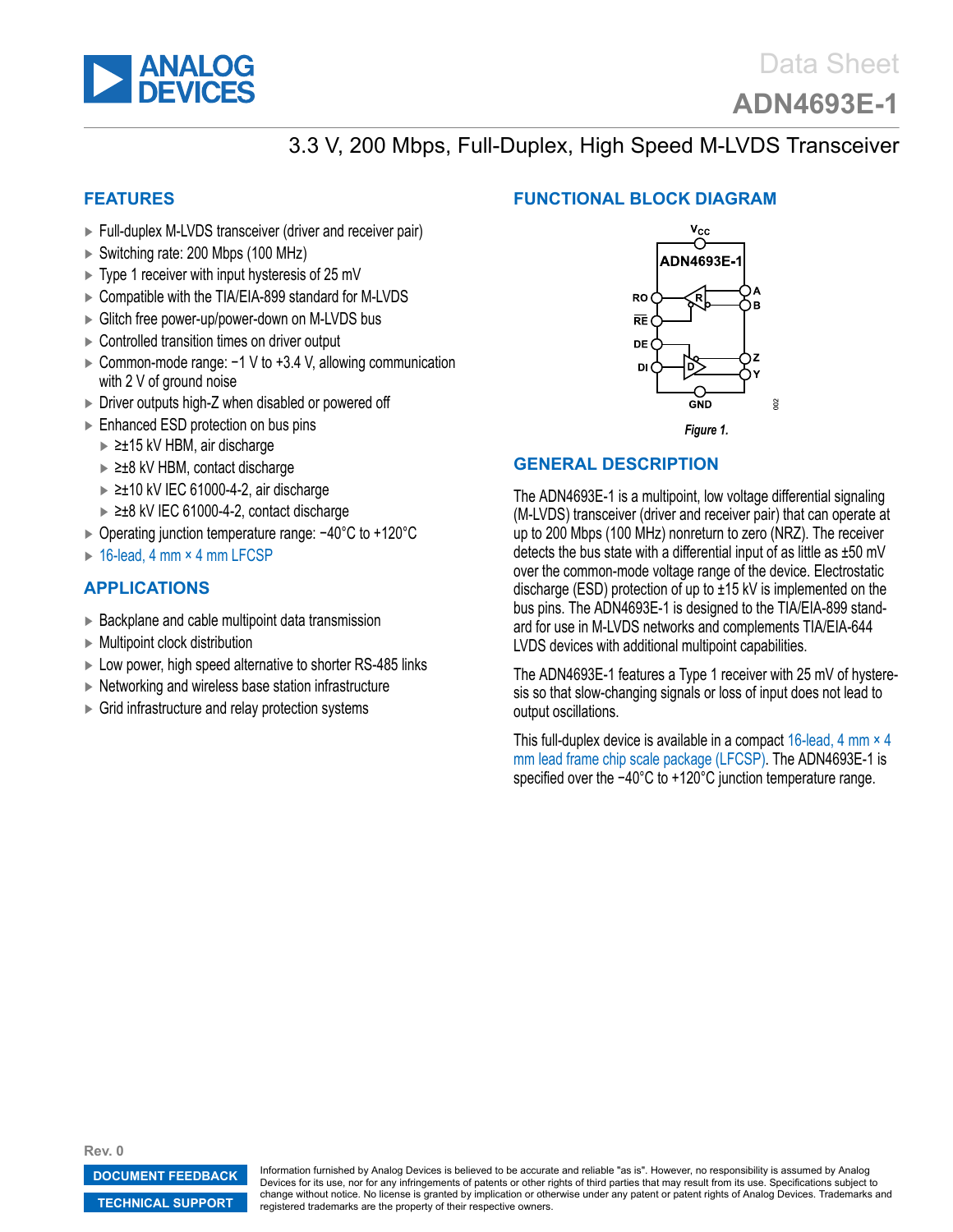# **TABLE OF CONTENTS**

| Receiver Input Threshold Test Voltages4        |  |
|------------------------------------------------|--|
|                                                |  |
|                                                |  |
|                                                |  |
|                                                |  |
| Electrostatic Discharge (ESD) Ratings6         |  |
|                                                |  |
| Pin Configuration and Function Descriptions 7  |  |
| Typical Performance Characteristics 8          |  |
| Test Circuits and Switching Characteristics 11 |  |

## **REVISION HISTORY**

### **3/2022—Revision 0: Initial Version**

| Driver Voltage and Current Measurements 11 |  |
|--------------------------------------------|--|
|                                            |  |
| Receiver Timing Measurements13             |  |
|                                            |  |
|                                            |  |
| Three-State Bus Connection 14              |  |
|                                            |  |
| Glitch Free Power-Up and Power-Down 14     |  |
|                                            |  |
| Receiver Input Thresholds and Fail-Safe 14 |  |
|                                            |  |
|                                            |  |
|                                            |  |
|                                            |  |
|                                            |  |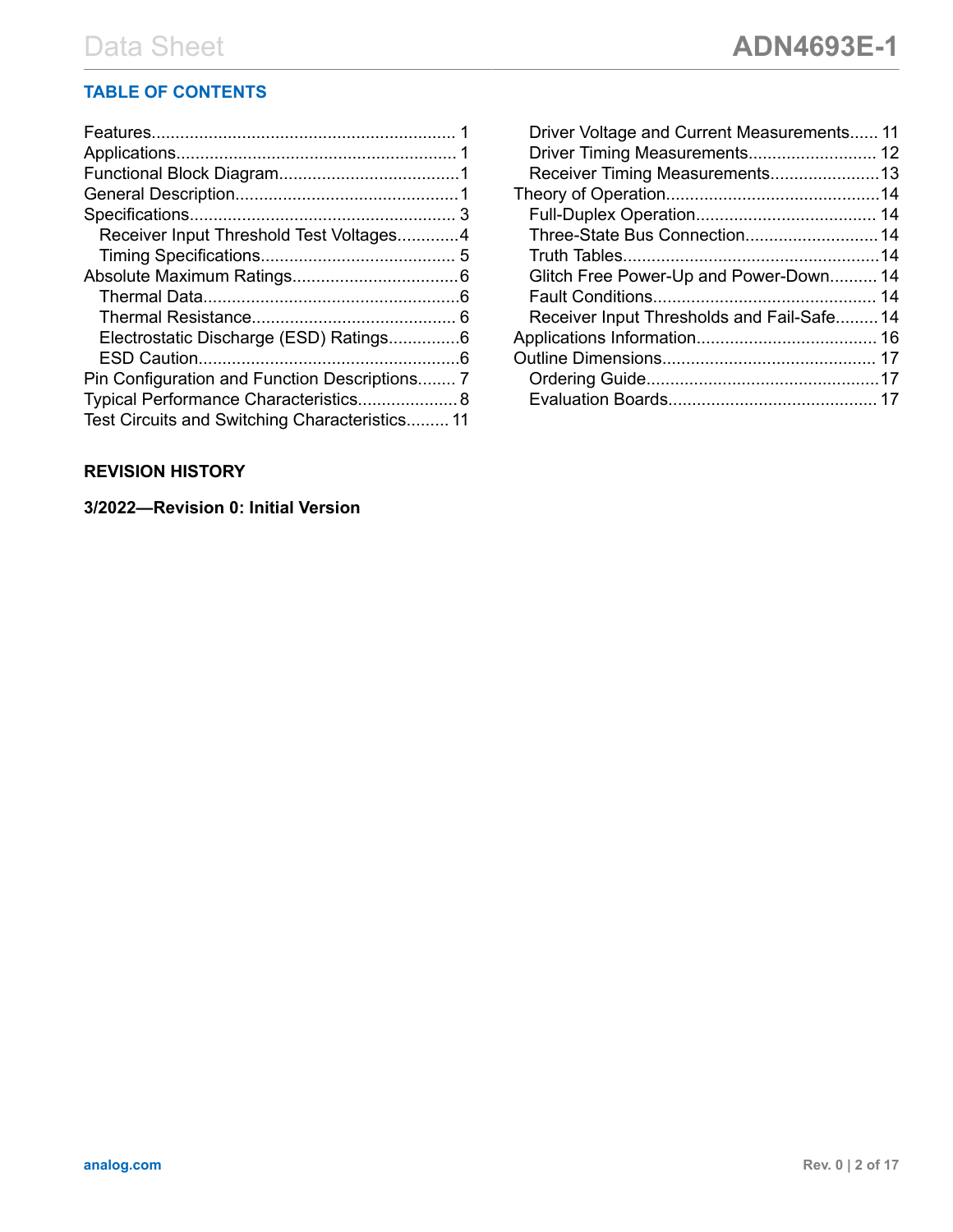# <span id="page-2-0"></span>**SPECIFICATIONS**

V<sub>CC</sub> = 3.0 V to 3.6 V, load resistance (R<sub>L</sub>) = 50 Ω, and Tյ = −40℃ to +120℃, unless otherwise noted. All typical values are at T<sub>A</sub> = 25 ℃ and  $V_{\rm CC}$  = 3.3 V, unless otherwise noted.

| Table 1.                                                                 |                          |                  |            |              |             |                                                                                                                   |
|--------------------------------------------------------------------------|--------------------------|------------------|------------|--------------|-------------|-------------------------------------------------------------------------------------------------------------------|
| Parameter                                                                | Symbol                   | Min              | <b>Typ</b> | Max          | Unit        | <b>Test Conditions/Comments</b>                                                                                   |
| <b>DRIVER</b>                                                            |                          |                  |            |              |             |                                                                                                                   |
| <b>Differential Outputs</b>                                              |                          |                  |            |              |             |                                                                                                                   |
| Differential Output Voltage Magnitude                                    | $ V_{OD} $               | 450              | 580        | 680          | mV          | See Figure 20                                                                                                     |
| ∆ V <sub>OD</sub>   for Complementary Output States                      | $\Delta$   $V_{OD}$      | $-50$            | 0          | $+50$        | mV          | See Figure 20                                                                                                     |
| Common-Mode Output Voltage (Steady State)                                | $V_{OS(SS)}$             | 0.8              |            | 1.2          | V           | See Figure 21 and Figure 24                                                                                       |
| $\Delta V_{OS(SS)}$ for Complementary Output States                      | $\Delta V_{OS(SS)}$      | $-50$            | 0          | $+50$        | mV          | See Figure 21 and Figure 24                                                                                       |
| Peak-to-Peak $V_{OS}$ <sup>1</sup>                                       | $V_{OS(PP)}$             |                  |            | 150          | mV          | See Figure 21 and Figure 24                                                                                       |
| Maximum Steady State Open Circuit Output Voltage                         | $V_{Y(0)}$ or $V_{Z(0)}$ | 0                |            | 2.4          | V           | See Figure 22                                                                                                     |
| Voltage Overshoot <sup>1</sup>                                           |                          |                  |            |              |             |                                                                                                                   |
| Low to High                                                              | $V_{PH}$                 |                  |            | $1.2 V_{SS}$ | V           | See Figure 25 and Figure 28                                                                                       |
| High to Low                                                              | $V_{PL}$                 | $-0.2$ $V_{SS}$  |            |              | V           | See Figure 25 and Figure 28                                                                                       |
| Output Current                                                           |                          |                  |            |              |             |                                                                                                                   |
| <b>Short Circuit</b>                                                     | $\vert I_{OS} \vert$     |                  |            | 24           | mA          | See Figure 23                                                                                                     |
| High Impedance State                                                     | $I_{OZ}$                 | $-15$            |            | $+10$        | μA          | $-1.4$ V $\leq$ (V <sub>Y</sub> or V <sub>Z</sub> ) $\leq$ 3.8 V, other output = 1.2 V                            |
| Power Off                                                                | $I_{O(OFF)}$             | $-10$            |            | $+10$        | μA          | $-1.4$ V $\leq$ (V <sub>Y</sub> or V <sub>Z</sub> ) $\leq$ 3.8 V, other output = 1.2 V, 0 V<br>≤ $V_{CC}$ ≤ 1.5 V |
| Output Capacitance                                                       | $C_Y$ or $C_Z$           |                  | 12.8       | 14           | pF          | $V_1$ = 0.4 sin(30e <sup>6</sup> πt) V <sup>1, 2</sup> , DE = 0 V                                                 |
| Differential Output Capacitance                                          | $C_{YZ}$                 |                  | 8          |              | pF          | $V_{AB}$ = 0.4 sin(30e <sup>6</sup> πt) V <sup>1</sup> , DE = 0 V                                                 |
| Output Capacitance Balance (Cy/Cz)                                       | $C_{Y/Z}$                | 0.98             |            | 1.04         |             | $DE = 0 V1$                                                                                                       |
| Logic Inputs (DI, DE)                                                    |                          |                  |            |              |             |                                                                                                                   |
| Input Voltage                                                            |                          |                  |            |              |             |                                                                                                                   |
| High                                                                     | V <sub>IH</sub>          | $\boldsymbol{2}$ |            | $V_{CC}$     | V           |                                                                                                                   |
| Low                                                                      | $V_{IL}$                 | <b>GND</b>       |            | $0.8\,$      | V           |                                                                                                                   |
| Input High Current                                                       | ŀщ                       | 0                |            | 10           | μA          | $V_{IH}$ = 2 V                                                                                                    |
| Input Low Current                                                        | I <sub>IL</sub>          | 0                |            | 10           | μA          | $V_{II} = 0.8 V$                                                                                                  |
| Input Capacitance                                                        | $C_{IN}$                 |                  | 3          |              | pF          | $V_1$ = 0.2 sin(30e <sup>6</sup> πt) $V^1$                                                                        |
| <b>RECEIVER</b>                                                          |                          |                  |            |              |             |                                                                                                                   |
| Differential Inputs                                                      |                          |                  |            |              |             |                                                                                                                   |
| Differential Input Threshold Voltage                                     |                          |                  |            |              |             | See Table 2 and Figure 37                                                                                         |
| Type 1 Receiver                                                          | V <sub>TH</sub>          | $-50$            |            | $+50$        | mV          | $V_{CM}$ = 0 V to 3.4 V                                                                                           |
|                                                                          | V <sub>TH</sub>          | $-70$            |            | $+70$        | mV          | $V_{CM}$ = -1 V to +3.4 V                                                                                         |
| Input Hysteresis                                                         |                          |                  |            |              |             |                                                                                                                   |
| Type 1 Receiver                                                          | V <sub>HYS</sub>         |                  | 25         |              | mV          | $V_{CM}$ = -1 V to +3.4 V                                                                                         |
| Differential Input Voltage Magnitude                                     | $ V_{ID} $               | 0.05             |            | $V_{CC}$     | V           |                                                                                                                   |
| Input Capacitance                                                        | $C_A$ or $C_B$           |                  | 3          | 4            | pF          | $V_1 = 0.4 \sin(30e^6 \pi t)^{1/2}$                                                                               |
| Differential Input Capacitance                                           | $C_{AB}$                 |                  | 3          |              | pF          | $V_{AB} = 0.4 \sin(30e^{6} \pi t)^{1}$                                                                            |
| Input Capacitance Balance (C <sub>A</sub> /C <sub>B</sub> ) <sup>1</sup> | $C_{A/B}$                | 0.91             |            | 1.01         |             |                                                                                                                   |
| Logic Output RO                                                          |                          |                  |            |              |             |                                                                                                                   |
| Output Voltage                                                           |                          |                  |            |              |             |                                                                                                                   |
| High                                                                     | $V_{OH}$                 | 2.4              |            |              | V           | Output high current $(I_{OH}) = -8$ mA                                                                            |
| Low                                                                      | $V_{OL}$                 |                  |            | 0.4          | $\mathsf V$ | Output low current $(IO1) = 8$ mA                                                                                 |
| High Impedance Output Current                                            | $I_{OZ}$                 | $-10$            |            | $+15$        | μA          | Output voltage $(VO) = 0$ V or 3.6 V                                                                              |
|                                                                          |                          |                  |            |              |             |                                                                                                                   |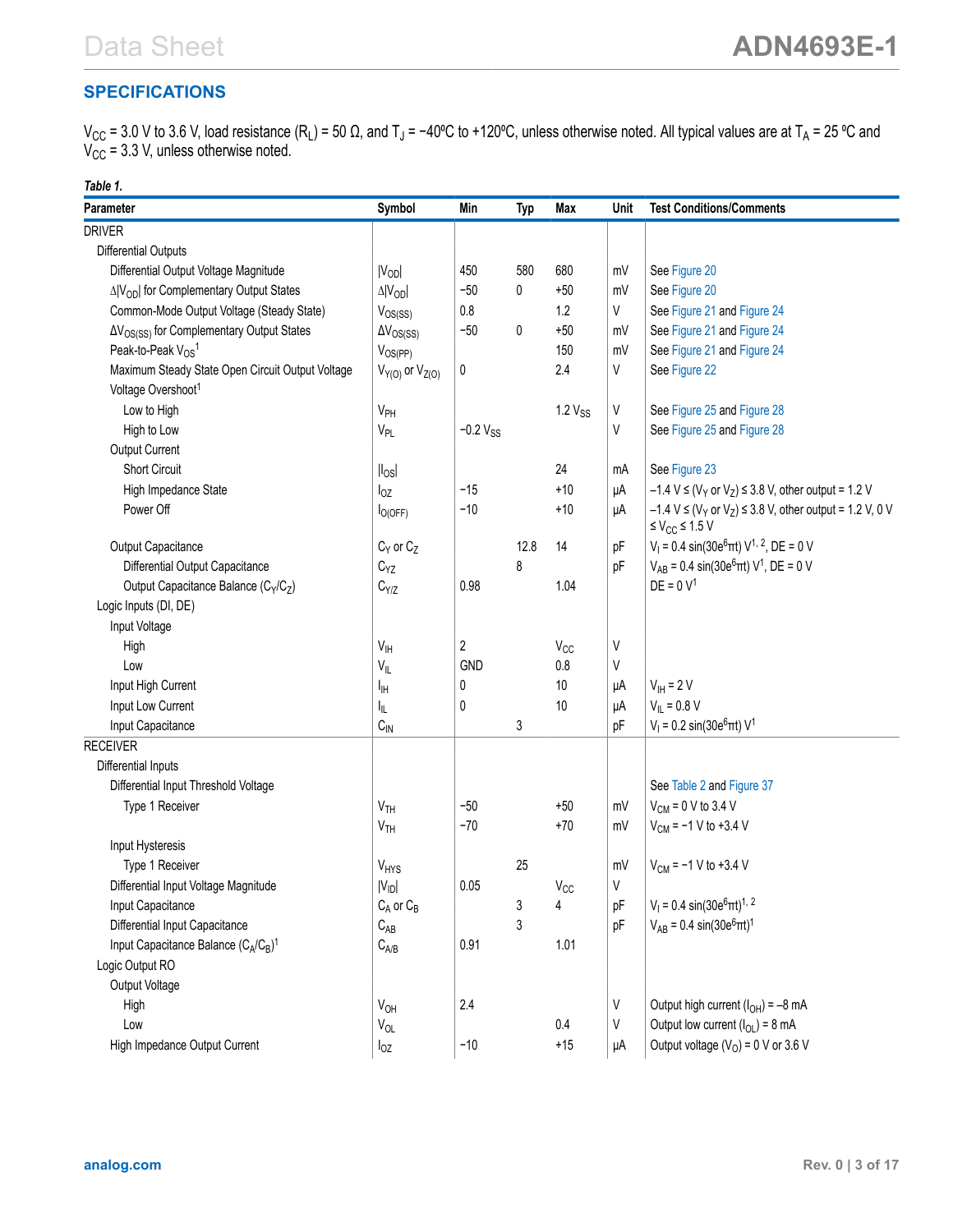## <span id="page-3-0"></span>**SPECIFICATIONS**

| Symbol          | Min                          | <b>Typ</b> | Max                   | <b>Unit</b> | <b>Test Conditions/Comments</b>                                     |
|-----------------|------------------------------|------------|-----------------------|-------------|---------------------------------------------------------------------|
|                 |                              |            |                       |             |                                                                     |
|                 |                              |            |                       |             |                                                                     |
| $V_{\text{IH}}$ | 2                            |            | <b>V<sub>cc</sub></b> | V           |                                                                     |
| $V_{IL}$        | <b>GND</b>                   |            | 0.8                   | V           |                                                                     |
| $I_{\text{IH}}$ | $-10$                        |            | 0                     | μA          | $V_{IH}$ = 2 V                                                      |
| I <sub>IL</sub> | $-10$                        |            | $\mathbf{0}$          | μA          | $V_{II} = 0.8 V$                                                    |
|                 |                              |            |                       |             |                                                                     |
| l <sub>A</sub>  | 0                            |            | 32                    | μA          | $V_B$ = 1.2 V, V <sub>A</sub> = 3.8 V                               |
|                 | $-20$                        |            | $+20$                 | μA          | $V_B$ = 1.2 V, $V_A$ = 0 V or 2.4 V                                 |
|                 | $-32$                        |            | 0                     | μA          | $V_B$ = 1.2 V, $V_A$ = -1.4 V                                       |
| ΙB              | 0                            |            | 32                    | μA          | $V_A$ = 1.2 V, $V_B$ = 3.8 V                                        |
|                 | $-20$                        |            | $+20$                 | uA          | $V_A$ = 1.2 V, $V_B$ = 0 V or 2.4 V                                 |
|                 | $-32$                        |            | 0                     | μA          | $V_A$ = 1.2 V, $V_B$ = -1.4 V                                       |
| <b>IAB</b>      | $-4$                         |            | $+4$                  | uA          | $V_A = V_B$ , 1.4 $V \le V_A \le 3.8$ V                             |
|                 |                              |            |                       |             | $0 V \leq V_{CC} \leq 1.5 V$                                        |
|                 | 0                            |            | 32                    | μA          | $V_B$ = 1.2 V, V <sub>A</sub> = 3.8 V                               |
|                 | $-20$                        |            | $+20$                 | μA          | $V_B$ = 1.2 V, V <sub>A</sub> = 0 V or 2.4 V                        |
|                 | $-32$                        |            | 0                     | uA          | $V_B$ = 1.2 V, $V_A$ = -1.4 V                                       |
|                 | 0                            |            | 32                    | μA          | $V_A$ = 1.2 V, $V_B$ = 3.8 V                                        |
|                 | $-20$                        |            | $+20$                 | uA          | $V_A$ = 1.2 V, $V_B$ = 0 V or 2.4 V                                 |
|                 | $-32$                        |            | 0                     | μA          | $V_A$ = 1.2 V, $V_B$ = -1.4 V                                       |
| $I_{AB(OFF)}$   | $-4$                         |            | $+4$                  | uA          | $V_A = V_B$ , 1.4 $V \le V_A \le 3.8$ V                             |
|                 |                              |            |                       |             |                                                                     |
| $I_{CC}$        |                              |            |                       |             |                                                                     |
|                 |                              | 13         | 22                    | mA          | DE, $\overline{RE}$ = $V_{CC}$ , $R_1$ = 50 $\Omega$                |
|                 |                              | 1          | 4                     | mA          | DE = 0 V, = $V_{CC}$ , R <sub>1</sub> = no load                     |
|                 |                              | 16         | 24                    | mA          | DE = V <sub>CC</sub> , $\overline{RE}$ = 0 V, R <sub>I</sub> = 50 Ω |
|                 |                              | 4          | 13                    | mA          | DE, $\overline{RE}$ = 0 V, R <sub>i</sub> = 50 $\Omega$             |
|                 | $I_{A(OFF)}$<br>$I_{B(OFF)}$ |            |                       |             |                                                                     |

<sup>1</sup> These specifications are guaranteed by design and characterization.

<sup>2</sup> HP4194A impedance analyzer (or equivalent).

# **RECEIVER INPUT THRESHOLD TEST VOLTAGES**

 $\overline{\text{RE}}$  = 0 V.

### *Table 2. Test Voltages for Type 1 Receiver*

|          | <b>Applied Voltages</b> | Input Voltage, Differential | Input Voltage, Common Mode | <b>Receiver Output</b> |
|----------|-------------------------|-----------------------------|----------------------------|------------------------|
| $V_A(V)$ | $V_B(V)$                | $V_{ID} (V)$                | $V_{IC} (V)$               | <b>RO (V)</b>          |
| $+2.4$   | 0                       | $+2.4$                      | $+1.2$                     | High                   |
| 0        | $+2.4$                  | $-2.4$                      | $+1.2$                     | Low                    |
| $+0.05$  | 0                       | $+0.05$                     | $+0.025$                   | High                   |
| $+0$     | $+0.05$                 | $-0.05$                     | $+0.025$                   | Low                    |
| $+3.4$   | $+3.35$                 | $+0.05$                     | $+3.375$                   | High                   |
| $+3.35$  | $+3.4$                  | $-0.05$                     | $+3.375$                   | Low                    |
| $-0.93$  | $-1$                    | $+0.07$                     | $-0.965$                   | High                   |
| -1       | $-0.93$                 | $-0.07$                     | $-0.965$                   | Low                    |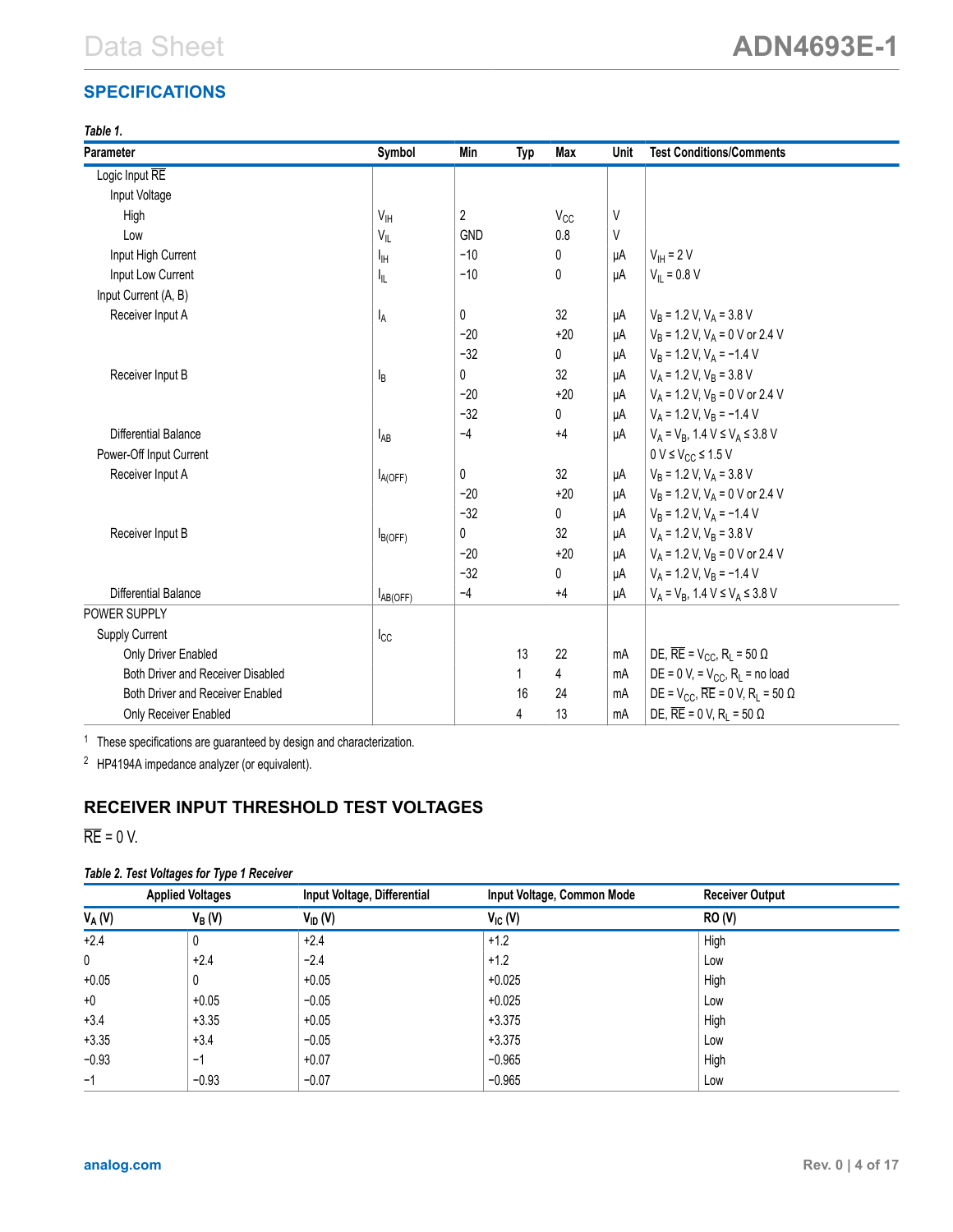# <span id="page-4-0"></span>**SPECIFICATIONS**

## **TIMING SPECIFICATIONS**

V<sub>CC</sub> = 3.0 V to 3.6 V and T<sub>J</sub> = −40°C to +120°C, unless otherwise noted. All typical values are given for V<sub>CC</sub> = 3.3 V and T<sub>A</sub> = 25°C.

| Table 3.                                               |                                       |     |                |                |      |                                                                 |
|--------------------------------------------------------|---------------------------------------|-----|----------------|----------------|------|-----------------------------------------------------------------|
| Parameter                                              | Symbol                                | Min | <b>Typ</b>     | Max            | Unit | <b>Test Conditions/Comments</b>                                 |
| <b>DRIVER</b>                                          |                                       |     |                |                |      |                                                                 |
| Maximum Data Rate <sup>1</sup>                         |                                       | 200 |                |                | Mbps |                                                                 |
| Propagation Delay <sup>1</sup>                         | t <sub>PLH</sub> , t <sub>PHL</sub>   | 1.5 | 1.8            | 2.3            | ns   | See Figure 25 and Figure 28                                     |
| Differential Output Rise and Fall Time <sup>1</sup>    | $t_R, t_F$                            | 1.1 | 1.2            | 1.4            | ns   | See Figure 25 and Figure 28                                     |
| Pulse Skew $ t_{PHL} - t_{PLH} ^1$                     | tsk                                   |     | 0              | 100            | ps   | See Figure 25 and Figure 28                                     |
| Part-to-Part Skew <sup>1,2</sup>                       | $t_{SK(PP)}$                          |     |                | 300            | ps   | See Figure 25 and Figure 28                                     |
| Period Jitter, RMS (1 Standard Deviation) <sup>1</sup> | t <sub>J(PER)</sub>                   |     |                | 3.5            | ps   | 62.5 MHz clock input <sup>3</sup> (see Figure 27)               |
|                                                        |                                       |     | $\overline{2}$ | 3.5            | ps   | 100 MHz clock input <sup>3</sup> (see Figure 27)                |
| Peak-to-Peak Jitter <sup>1,4</sup>                     | $t_{J(PP)}$                           |     | 90             | 210            | ps   | 200 Mbps $2^{15}$ – 1 PRBS input <sup>5</sup> (see Figure 30)   |
|                                                        |                                       |     |                | 190            | ps   | 200 Mbps 8b10 input <sup>5</sup> (see Figure 30)                |
|                                                        |                                       |     |                | 180            | ps   | 125 Mbps 8b10 input <sup>5</sup> (see Figure 30)                |
| Disable Time <sup>1</sup>                              |                                       |     |                |                |      |                                                                 |
| From High Level                                        | t <sub>PHZ</sub>                      |     |                | $\overline{7}$ | ns   | See Figure 26 and Figure 29                                     |
| From Low Level                                         | t <sub>PLZ</sub>                      |     |                | $\overline{7}$ | ns   | See Figure 26 and Figure 29                                     |
| Enable Time <sup>1</sup>                               |                                       |     |                |                |      |                                                                 |
| To High Level                                          | t <sub>PZH</sub>                      |     |                | 7              | ns   | See Figure 26 and Figure 29                                     |
| To Low Level                                           | t <sub>PZL</sub>                      |     |                | $\overline{7}$ | ns   | See Figure 26 and Figure 29                                     |
| <b>RECEIVER</b>                                        |                                       |     |                |                |      |                                                                 |
| Propagation Delay <sup>1</sup>                         | t <sub>RPLH</sub> , t <sub>RPHL</sub> | 3   | 3.5            | 4.6            | ns   | $C_L$ = 15 pF (see Figure 31 and Figure 34)                     |
| Rise and Fall Time <sup>1</sup>                        | $t_R, t_F$                            | 0.8 |                | 2.6            | ns   | $C_L$ = 15 pF (see Figure 31 and Figure 34)                     |
| Pulse Skew $ t_{RPHL} - t_{RPLH} ^1$                   | tsk                                   |     |                | 660            | ps   | $C_1$ = 15 pF (see Figure 31 and Figure 34)                     |
| Part-to-Part Skew <sup>1,2</sup>                       | $t_{SK(PP)}$                          |     |                | 800            | ps   | $C_L$ = 15 pF (see Figure 31 and Figure 34)                     |
| Period Jitter, RMS (1 Standard Deviation) <sup>1</sup> |                                       |     |                | 7.5            | ps   | 62.5 MHz clock input <sup>6</sup> (see Figure 33 and Figure 27) |
|                                                        | $t_{J(PER)}$                          |     | 2.5            | 6              | ps   | 100 MHz clock input <sup>6</sup> (see Figure 33)                |
| Peak-to-Peak Jitter <sup>1,4</sup>                     | $t_{J(PP)}$                           |     | 300            | 720            | ps   | 200 Mbps $2^{15}$ – 1 PRBS input <sup>7</sup> (see Figure 36)   |
|                                                        |                                       |     |                | 700            | ps   | 200 Mbps 8b10 input <sup>7</sup> (see Figure 36 and Figure 30)  |
|                                                        |                                       |     |                | 575            | ps   | 125 Mbps 8b10 input <sup>7</sup> (see Figure 36 and Figure 30)  |
| Disable Time <sup>1</sup>                              |                                       |     |                |                |      |                                                                 |
| From High Level                                        | t <sub>RPHZ</sub>                     |     |                | 10             | ns   | See Figure 32 and Figure 35                                     |
| From Low Level                                         | t <sub>RPLZ</sub>                     |     |                | 10             | ns   | See Figure 32 and Figure 35                                     |
| Enable Time <sup>1</sup>                               |                                       |     |                |                |      |                                                                 |
| To High Level                                          | t <sub>RPZH</sub>                     |     |                | 15             | ns   | See Figure 32 and Figure 35                                     |
| To Low Level                                           | t <sub>RPZL</sub>                     |     |                | 15             | ns   | See Figure 32 and Figure 35                                     |

<sup>1</sup> Timing specifications are guaranteed by design and characterization. Jitter values do not include stimulus jitter.

 $^2$  t<sub>SK(PP)</sub> is defined as the difference between the propagation delays of two devices between any specified terminals. This specification applies to devices at the same V<sub>CC</sub> and temperature, and with identical packages and test circuits.

 $3 t_R = t_F = 0.5$  ns (10% to 90%), measured over 30,000 samples.

<sup>4</sup> Peak-to-peak jitter specifications include jitter due to pulse skew  $(t_{SK})$ .

 $^{\circ}$  t<sub>R</sub> = t<sub>F</sub> = 0.5 ns (10% to 90%), measured over 100,000 samples.

 $^6$   $\,$  |V<sub>ID</sub>| = 400 mV, V<sub>IC</sub> = 1.1 V, t<sub>R</sub> = t<sub>F</sub> = 0.5 ns (10% to 90%), measured over 30,000 samples.

 $^7$   $\,$  |V<sub>ID</sub>| = 400 mV, V<sub>IC</sub> = 1.1 V, t<sub>R</sub> = t<sub>F</sub> = 0.5 ns (10% to 90%), measured over 100,000 samples.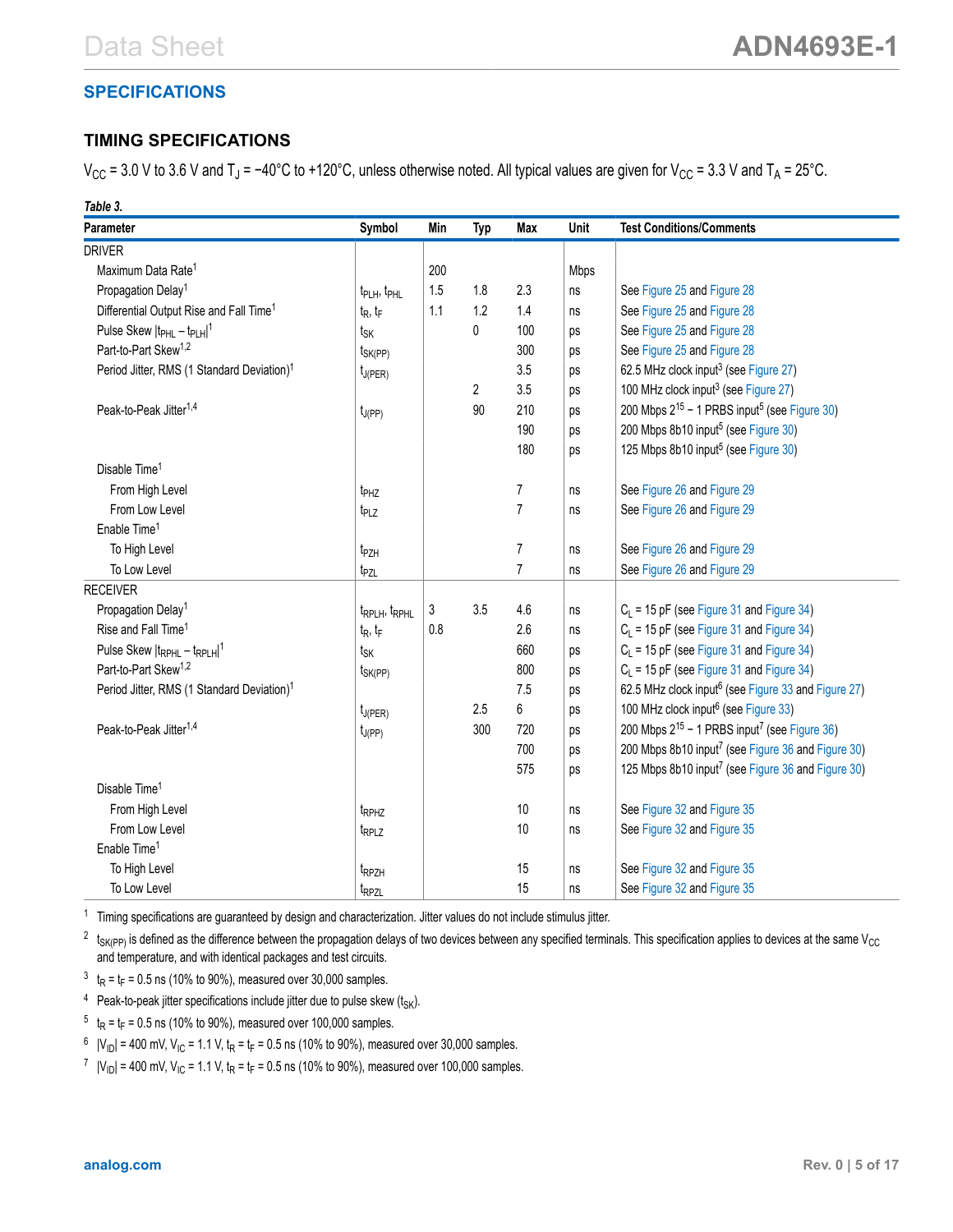## <span id="page-5-0"></span>**ABSOLUTE MAXIMUM RATINGS**

 $T_A$  =  $T_{MIN}$  to  $T_{MAX}$ , unless otherwise noted.

### *Table 4.*

| <b>Parameter</b>                     | Rating                               |
|--------------------------------------|--------------------------------------|
| $V_{CC}$                             | $-0.5$ V to $+4$ V                   |
| Digital Input Voltage (DE, RE, DI)   | $-0.5$ V to $+4$ V                   |
| Receiver Input (A, B) Voltage        | $-4$ V to $+6$ V                     |
| Receiver Output Voltage (RO)         | $-0.3$ V to $+4$ V                   |
| Driver Output (Y, Z) Voltage         | $-1.8$ V to $+4$ V                   |
| Operating Junction Temperature Range | $-40^{\circ}$ C to +120 $^{\circ}$ C |
| Storage Temperature Range            | $-65^{\circ}$ C to +150 $^{\circ}$ C |

Stresses at or above those listed under Absolute Maximum Ratings may cause permanent damage to the product. This is a stress rating only; functional operation of the product at these or any other conditions above those indicated in the operational section of this specification is not implied. Operation beyond the maximum operating conditions for extended periods may affect product reliability.

### **THERMAL DATA**

The junction temperature  $(T_J)$  refers to the temperature of the silicon die within the package of the device when the device is powered. The ADN4693E-1 parameters are specified over an operating junction temperature range of −40°C to +120°C.

Monitoring the ambient temperature  $(T_A)$  with the power dissipation (P<sub>D</sub>) and an accurate thermal model ensures that T<sub>J</sub> is within the specified temperature limits.

Use  $T_J$  and  $P_D$  to calculate  $T_A$ , as follows

$$
T_A = T_J - P_D \times \theta_{JA}
$$

where *θJA* is the junction to ambient thermal resistance of the package.

M-LVDS transceivers are designed for use in high speed clock and data distribution applications. In applications where the M-LVDS transmitter outputs are held in a dc state for the lifetime of the device, the operating junction temperature must be controlled to ≤105°C.

### **THERMAL RESISTANCE**

Thermal performance is directly linked to printed circuit board (PCB) design and operation environment. Close attention to PCB thermal design is required.

 $\theta_{JA}$  is the natural convection, junction to ambient thermal resistance measured in a one cubic foot sealed enclosure.

 $\theta_{\text{JC}}$  is the junction-to-case-bottom thermal resistance.

### *Table 5. Thermal Resistance*

| Package Type     | IJА | IJС | Unit |
|------------------|-----|-----|------|
| $CP-16-17^{1,2}$ |     | 4.U |      |

 $1$  Thermal impedance measured values are based on still air measurements on a four-layer PCB.

<sup>2</sup> Thermal impedance simulated values are based on a JEDEC 2S2P thermal test board with nine thermal vias. See JEDEC JESD51.

## **ELECTROSTATIC DISCHARGE (ESD) RATINGS**

The following ESD information is provided for handling of ESD sensitive devices in an ESD protected area only.

Human body model (HBM) per ANSI/ESDA/JEDEC JS-001.

Field induced charged device model (FICDM) per ANSI/ESDA/JE-DEC JS-002.

International Electrotechnical Commission (IEC) electromagnetic compatibility: Part 4-2 (IEC) per IEC 61000-4-2

## **ESD Ratings for ADN4693E-1**

### *Table 6. ADN4693E-1, 16-Lead LFCSP*

| <b>ESD Model</b> | Withstand Threshold (V)              | Class           |
|------------------|--------------------------------------|-----------------|
| <b>HBM</b>       | $\geq \pm 4,000$ (contact discharge) | 3A <sup>1</sup> |
|                  | $\geq \pm 8,000$ (contact discharge) | 3B <sup>2</sup> |
|                  | ≥±15,000 (air discharge)             | 3B <sup>2</sup> |
| <b>FICDM</b>     | $\geq$ 1.250                         | C3 <sup>1</sup> |
| IEC              | $\geq \pm 8,000$ (contact discharge) | Level $4^2$     |
|                  | ≥±10,000 (air discharge)             | Level $32$      |

<sup>1</sup> This class is for all pins.

<sup>2</sup> This class is for the A, B, Y, and Z pins only.

### **ESD CAUTION**



**ESD (electrostatic discharge) sensitive device**. Charged devices and circuit boards can discharge without detection. Although this product features patented or proprietary protection circuitry, damage may occur on devices subjected to high energy ESD. Therefore, proper ESD precautions should be taken to avoid performance degradation or loss of functionality.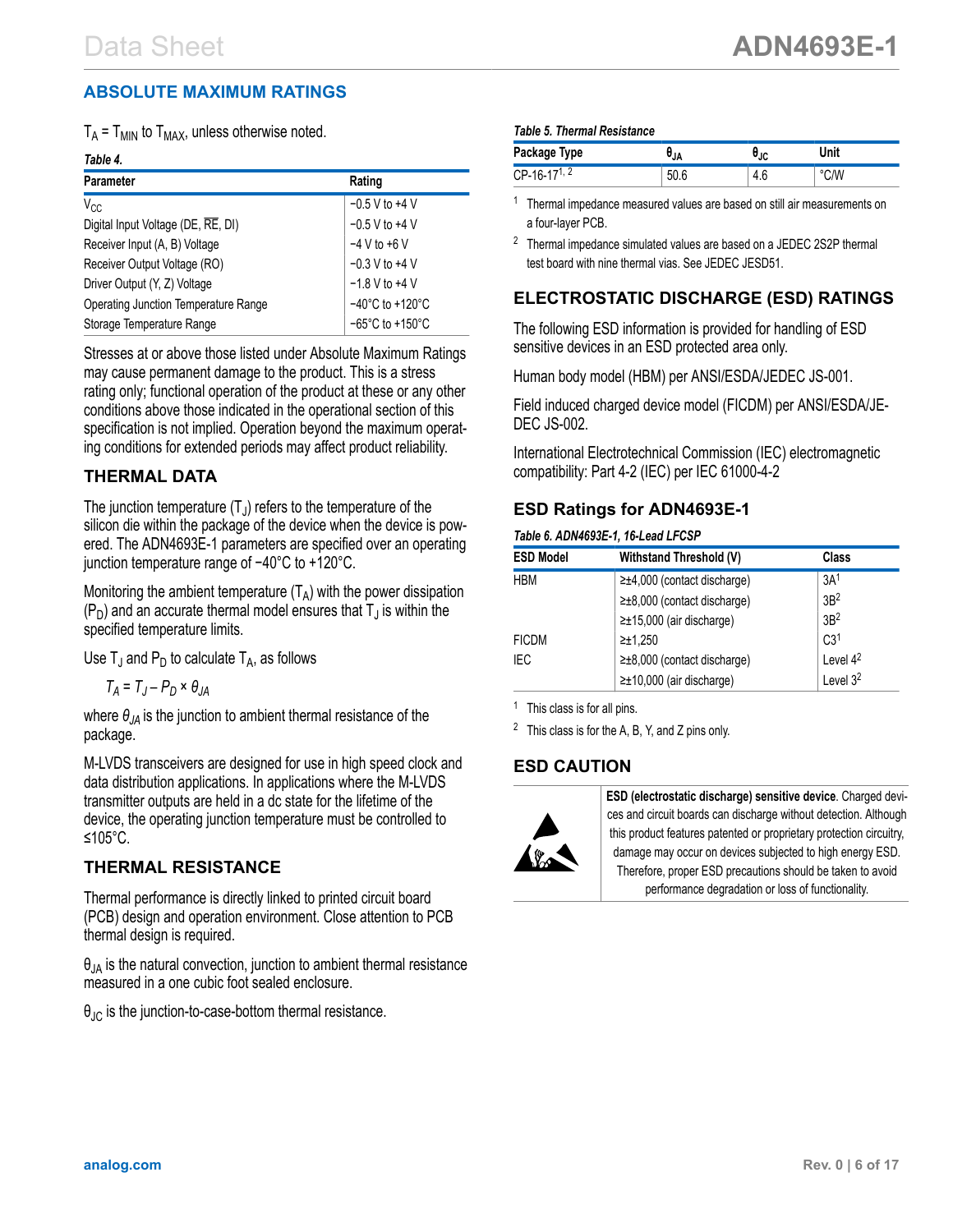### <span id="page-6-0"></span>**PIN CONFIGURATION AND FUNCTION DESCRIPTIONS**



<sup>1.</sup> NIC. NOT INTERNALLY CONNECTED. **5** 

### *Table 7. Pin Function Descriptions*

| Pin No.      | <b>Mnemonic</b> | <b>Description</b>                                                                                                                                                                   |
|--------------|-----------------|--------------------------------------------------------------------------------------------------------------------------------------------------------------------------------------|
|              | R <sub>O</sub>  | Receiver Output. Type 1 receiver, when enabled:                                                                                                                                      |
|              |                 | If $A - B \ge 50$ mV, then RO = logic high. If $A - B \le -50$ mV, then RO = logic low.                                                                                              |
|              |                 | Receiver output is undefined outside these conditions.                                                                                                                               |
| 2            | <b>RE</b>       | Receiver Output Enable. A logic low on this pin enables the receiver output, RO. A logic high on this pin places RO in a high impedance state.                                       |
| 3            | DE              | Driver Output Enable. A logic high on this pin enables the driver differential outputs. A logic low on this pin places the driver differential outputs<br>in a high impedance state. |
| 4            | DI              | Full duplex, when enabled:                                                                                                                                                           |
|              |                 | A logic low on DI forces Y low and Z high, whereas a logic high on DI forces Y high and Z low.                                                                                       |
| 5,6          | <b>GND</b>      | Ground.                                                                                                                                                                              |
| 7, 8, 15, 16 | <b>NIC</b>      | Not Internally Connected.                                                                                                                                                            |
| 9            |                 | Noninverting Driver Output Y.                                                                                                                                                        |
| 10           |                 | Inverting Driver Output Z.                                                                                                                                                           |
| 11           | B               | Inverting Receiver Input B.                                                                                                                                                          |
| 12           | A               | Noninverting Receiver Input A.                                                                                                                                                       |
| 13, 14       | $V_{\rm CC}$    | Power Supply $(3.3 \text{ V} \pm 0.3 \text{ V})$ .                                                                                                                                   |

*Figure 2. Pin Configuration*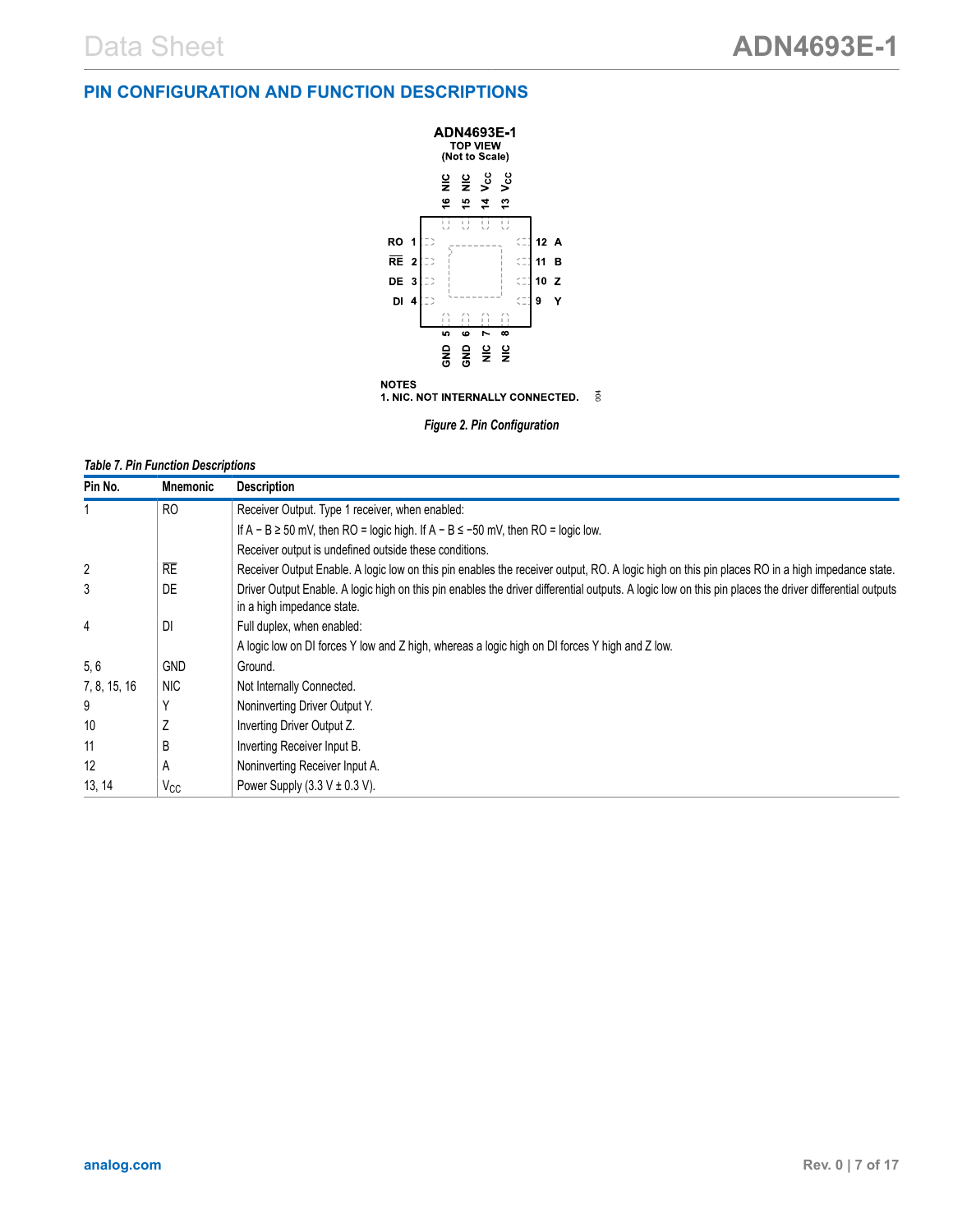## <span id="page-7-0"></span>**TYPICAL PERFORMANCE CHARACTERISTICS**



*Figure 3. Power Supply Current (ICC) vs. Clock Frequency*







*Figure 5. Receiver Output Low Voltage vs. Output Current*



*Figure 6. Receiver Output High Voltage vs. Output Current*



*Figure 7. Driver Differential Output Voltage vs. Load Resistance*



*Figure 8. Driver Differential Output Voltage vs. Common-Mode Voltage (See [Figure 21\)](#page-10-0)*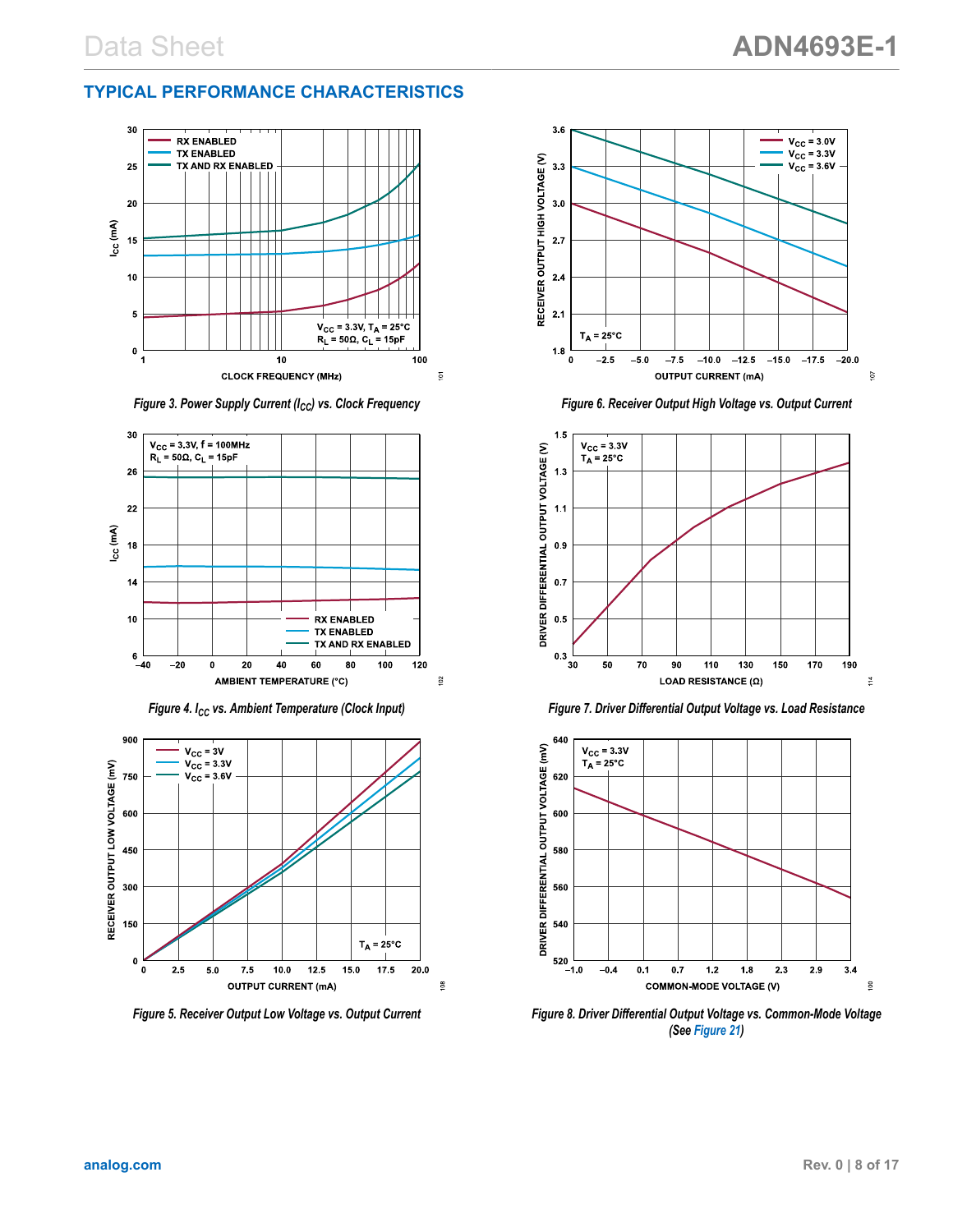## **TYPICAL PERFORMANCE CHARACTERISTICS**



*Figure 9. Driver Propagation Delay vs. Ambient Temperature (Clock Frequency = 100 MHz)*



*Figure 10. Receiver Propagation Delay vs. Ambient Temperature (Clock Frequency = 100 MHz,*  $V_{ID}$  *= 300 mV,*  $V_{IC}$  *= 1.1 V)* 



*Figure 11. Driver Transition Time vs. Ambient Temperature*



*Figure 12. Driver Period Jitter vs. Ambient Temperature*



*Figure 13. Driver Peak-to-Peak Jitter vs. Data Rate*



*Figure 14. Driver Peak-to-Peak Jitter vs. Ambient Temperature*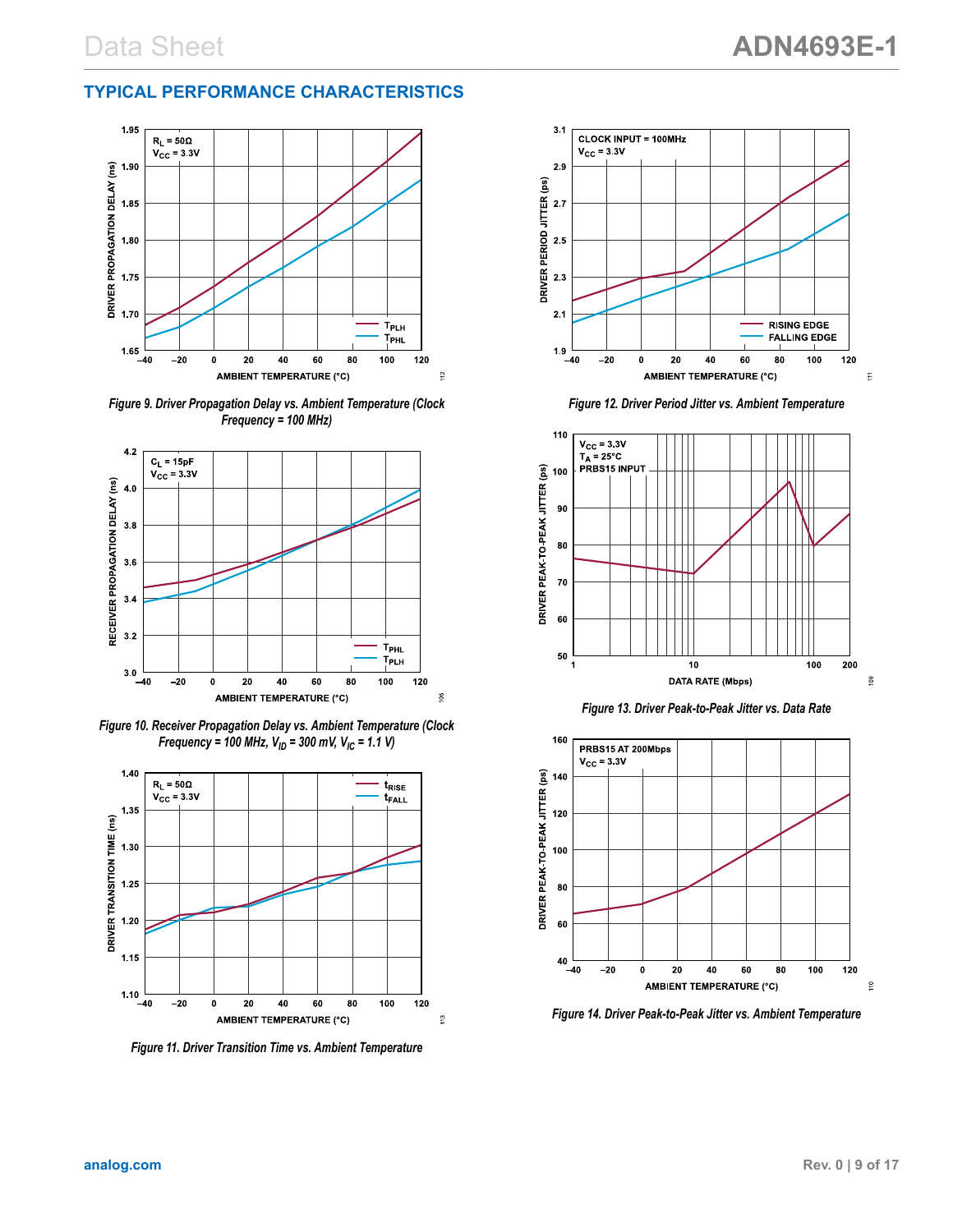## **TYPICAL PERFORMANCE CHARACTERISTICS**



*Figure 15. Receiver Period Jitter vs. Ambient Temperature ( VID = 400 mV, VIC = 1.1 V)*



*Figure 16. Receiver Peak-to-Peak Jitter vs. Data Rate (V<sub>ID</sub> = 400 mV, V<sub>IC</sub> = 1.1 V)*



*Figure 17. Receiver Peak-to-Peak Jitter vs. Ambient Temperature (VID = 400 mV, VIC = 1.1 V)*



*Figure 18. ADN4693E-1 Driver Output Eye Pattern (VCC = 3.3 V, T<sup>A</sup> = 25°C, Data Rate = 200 Mbps, PRBS 2<sup>15</sup> − 1 Input, R<sup>L</sup> = 50 Ω)*



*Figure 19. ADN4693E-1 Receiver Output Eye Pattern (VCC = 3.3 V, T<sup>A</sup> = 25°C, Data Rate = 200 Mbps, PRBS 2<sup>15</sup> − 1 Input, C<sup>L</sup> = 15 pF)*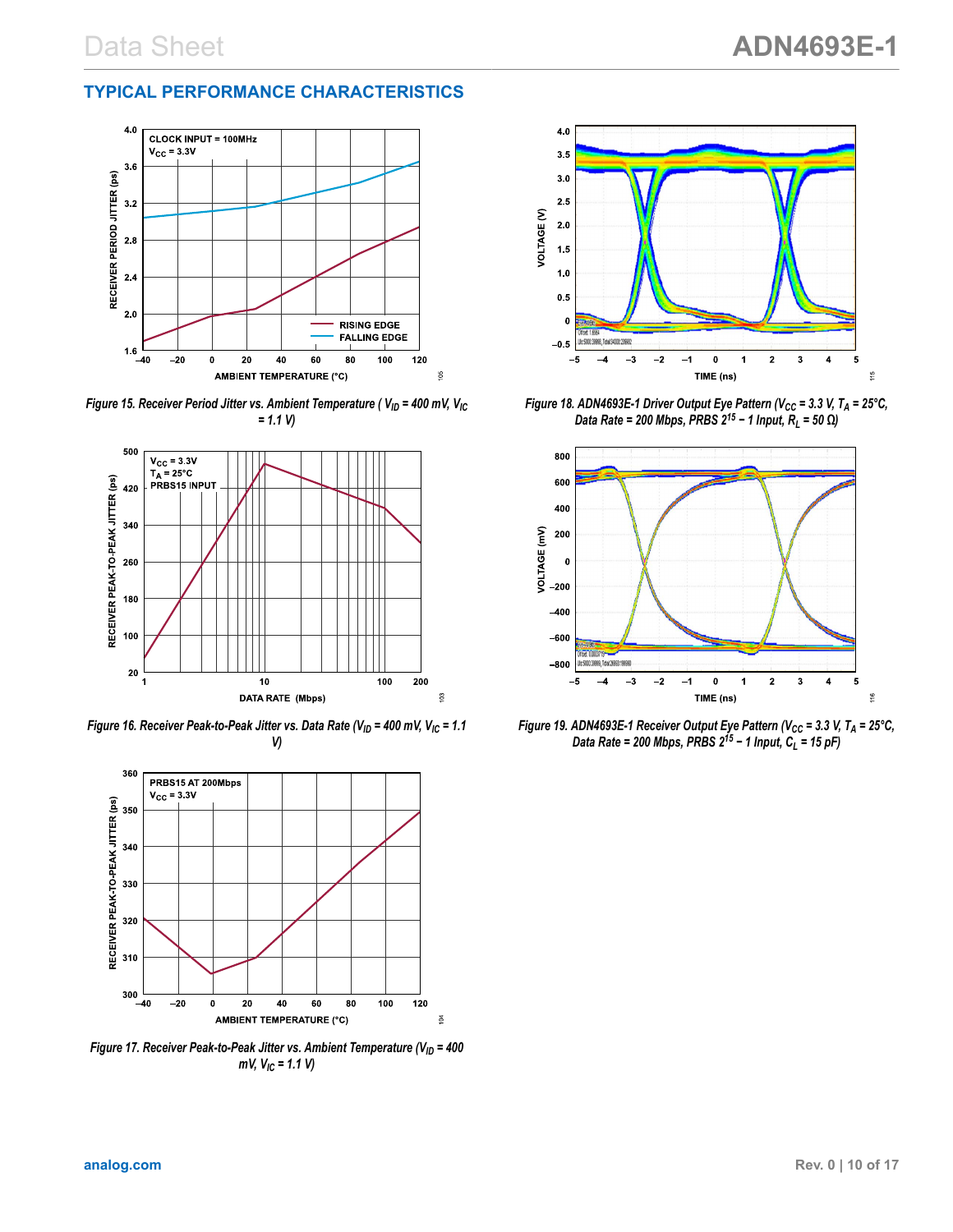### <span id="page-10-0"></span>**TEST CIRCUITS AND SWITCHING CHARACTERISTICS**



NOTES<br>1.1% TOLERANCE FOR ALL RESISTORS.

*Figure 20. Driver Voltage Measurement over Common-Mode Range (V<sub>TEST</sub> Is the Test Voltage)*



**NOTES<br>1. C1, C2, AND C3 ARE 20% AND INCLUDE PROBE/STRAY<br>CAPACITANCE.** 020

*Figure 21. Driver Common-Mode Output Voltage Measurement*



*Figure 22. Maximum Steady State Output Voltage Measurement (S1 Is Switch 1, S2 Is Switch 2)*



*Figure 23. Driver Short Circuit*



019

NOTES<br>1. INPUT PULSE GENERATOR: 100MHz.

*Figure 24. Driver Common-Mode Output Voltage (Steady State)*

023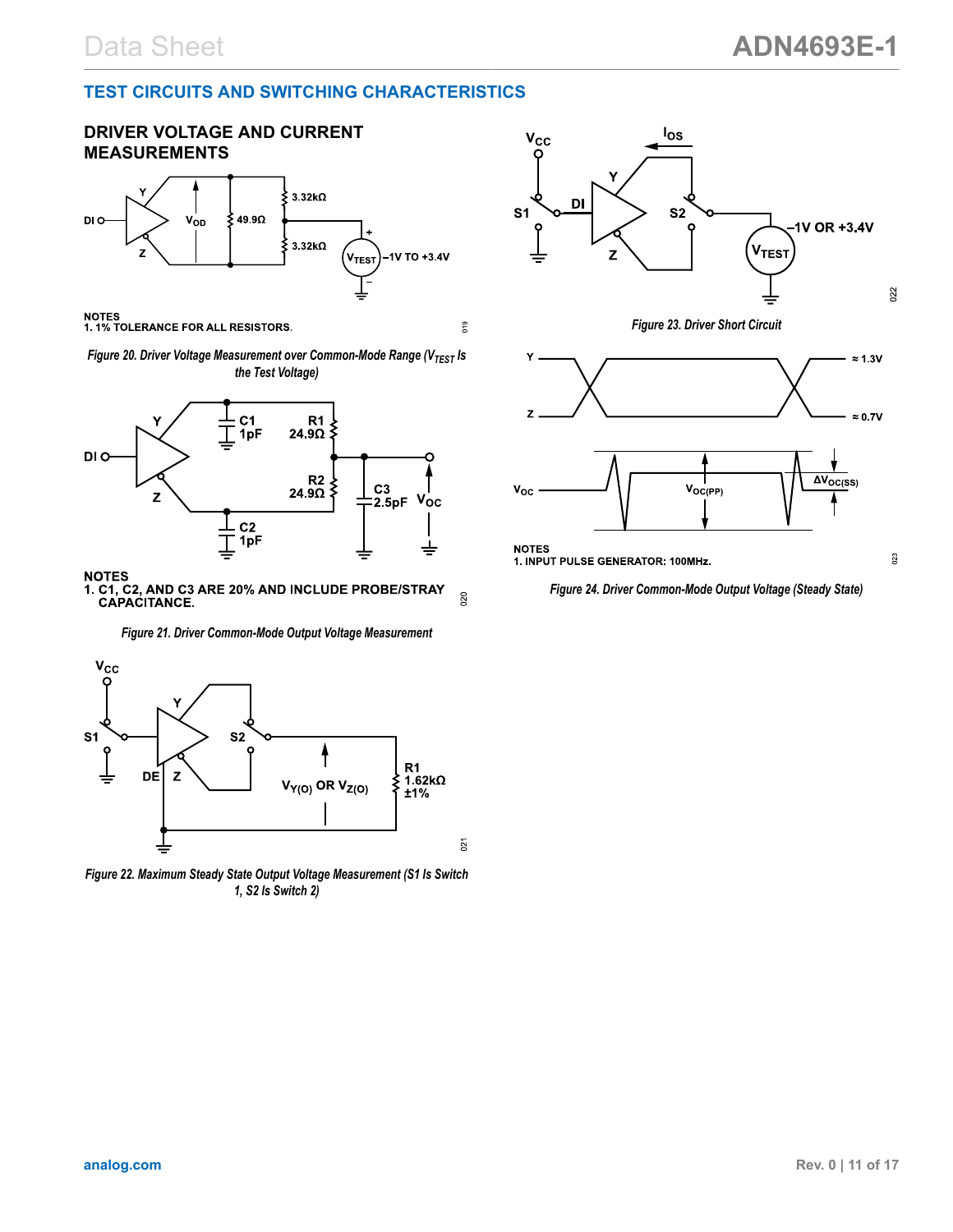$027$ 

## <span id="page-11-0"></span>**TEST CIRCUITS AND SWITCHING CHARACTERISTICS**

### **DRIVER TIMING MEASUREMENTS**



**NOTES** 

**NOTE: 1.00 C3 ARE 20% AND INCLUDE PROBE/STRAY<br>CAPACITANCE.** 





NOTES<br>1. C1, C2, C3, AND C4 ARE 20% AND INCLUDE PROBE/STRAY<br>CAPACITANCE.

*Figure 26. Driver Enable and Disable Time Circuit*





*Figure 27. Driver Period Jitter Characteristics*



**NOTES** 

 $024$ 

025

 $026$ 

1. INPUT PULSE GENERATOR: 100MHz; 50% ± 5% DUTY CYCLE; t<sub>r</sub>, t<sub>r</sub> ≤ 1ns.<br>2. MEASURED ON TEST EQUIPMENT WITH -3dB BANDWIDTH ≥ 1GHz.

### *Figure 28. Driver Propagation, Rise and Fall Times, and Voltage Overshoot*



*Figure 29. Driver Enable and Disable Times*



NOTES<br>1. INPUT PULSE GENERATOR: TEK AWG5208 STIMULUS SYSTEM.<br>2. MEASURED USING TEK DPO7254 WITH DPOJET SOFTWARE.

*Figure 30. Driver Peak-to-Peak Jitter Characteristics*

 $029$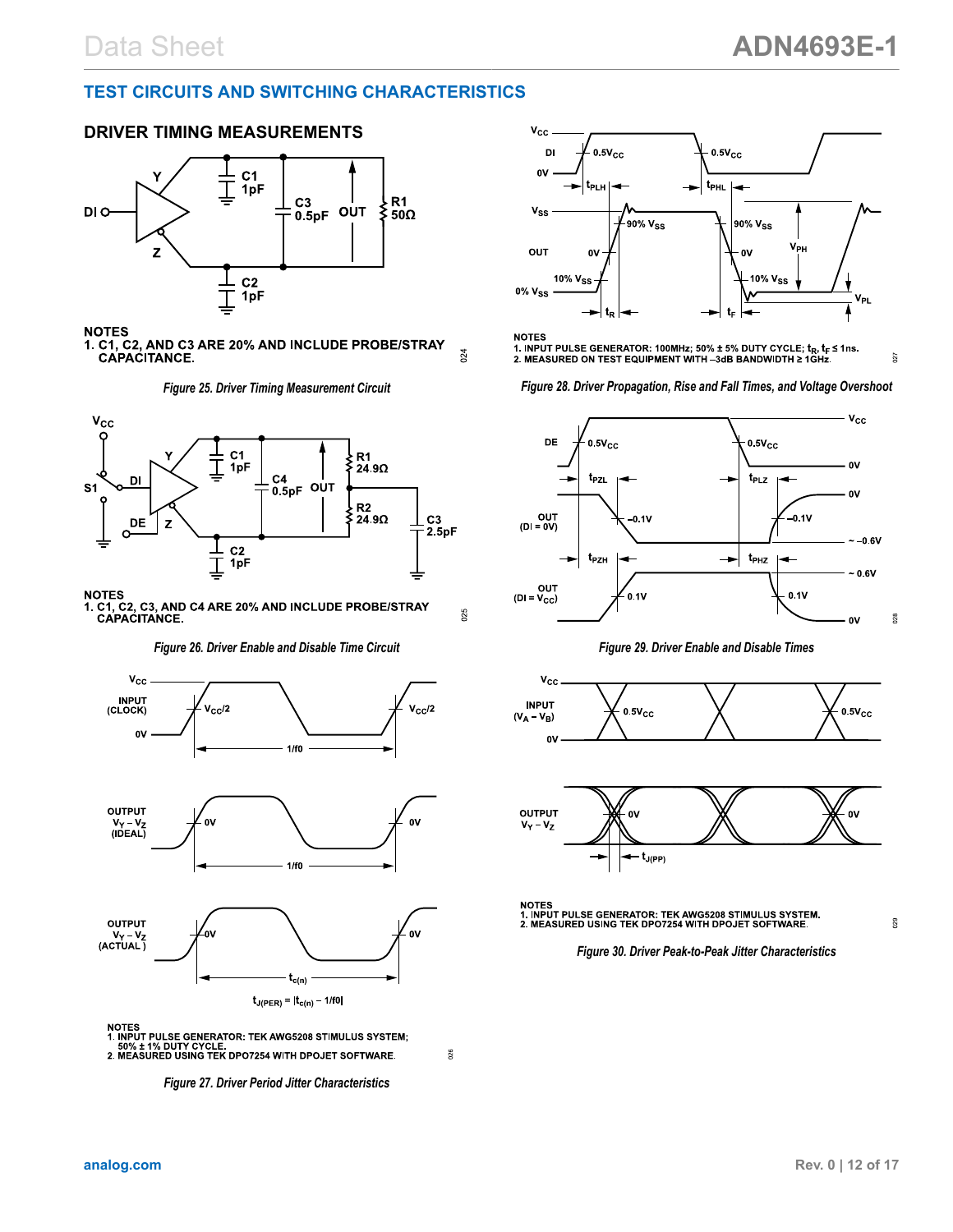### <span id="page-12-0"></span>**TEST CIRCUITS AND SWITCHING CHARACTERISTICS**

### **RECEIVER TIMING MEASUREMENTS**



### **NOTES**

### 1. CL INCLUDES PROBE/STRAY CAPACITANCE.





### **NOTES**

### 1. CL INCLUDES PROBE/STRAY CAPACITANCE.

*Figure 32. Receiver Enable and Disable Time Circuit*





*Figure 33. Receiver Period Jitter Characteristics*



**NOTES** 

80

031

 $032$ 

NOTED THE GENERATOR: 100MHz; 50% ± 5% DUTY CYCLE; t<sub>r</sub>, t<sub>r</sub> ≤ 1ns.<br>2. MEASURED ON TEST EQUIPMENT WITH –3dB BANDWIDTH ≥ 500MHz.

### *Figure 34. Receiver Propagation and Rise and Fall Times*



*Figure 35. Receiver Enable and Disable Times*



NOTES<br>1. INPUT PULSE GENERATOR: TEK AWG5208 STIMULUS SYSTEM<br>2. MEASURED USING TEK DPO7254 WITH DPOJET SOFTWARE.

*Figure 36. Receiver Peak-to-Peak Jitter Characteristics*

035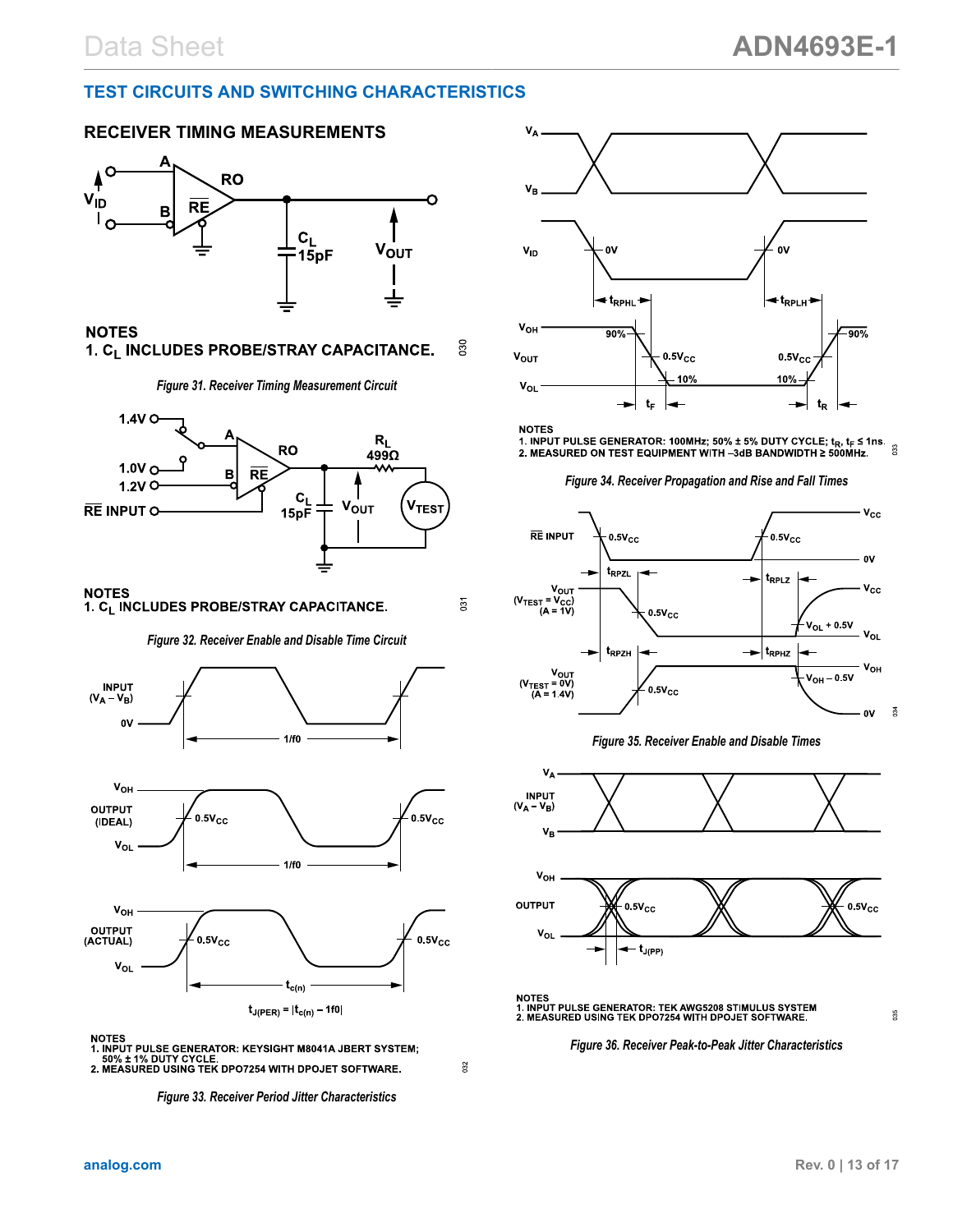# <span id="page-13-0"></span>**THEORY OF OPERATION**

The ADN4693E-1 is a transceiver for transmitting and receiving M-LVDS at high data rates of up to 200 Mbps NRZ. Each device has a differential line driver and a differential line receiver, allowing each device to send and receive data.

M-LVDS expands on the established LVDS method by allowing bidirectional communication between more than two nodes. M-LVDS transceivers feature an increased transmitter output current and a wide receiver common-mode range, allowing reliable multipoint communication over cables or backplanes. Up to 32 nodes can connect on an M-LVDS bus.

## **FULL-DUPLEX OPERATION**

Half-duplex operation allows a transceiver to transmit or receive, but not both at the same time. However, with full-duplex operation, a transceiver can transmit and receive simultaneously. The ADN4693E-1 is a full-duplex device that has dedicated driver output and receiver input pins. [Figure 38](#page-15-0) shows a typical full-duplex bus topology for M-LVDS.

## **THREE-STATE BUS CONNECTION**

The outputs of the device can be placed in a high impedance state by disabling the driver or the receiver. Placing the driver in a high impedance state allows several driver outputs to connect to a single M-LVDS bus. Note that, on each bus line, only one driver can be enabled at a time, but many receivers can be enabled simultaneously.

The driver can be enabled or disabled using the driver enable pin (DE). The DE pin enables the driver outputs when driven logic high. When driven logic low, the DE pin puts the driver outputs into a high impedance state. Similarly, an active low receiver enable pin  $(\overline{\sf RE})$ controls the receiver. Driving the RE pin low enables the receiver, whereas driving the RE pin high puts the receiver output into a high impedance state. The M-LVDS driver outputs remain in a high impedance state while the transceiver is not powered.

Truth tables for driver and receiver output states under various conditions are shown in Table 8, Table 9, and Table 10.

## **TRUTH TABLES**

### *Table 8. Truth Table Abbreviation Definitions*

| Abbreviation | <b>Description</b>    |
|--------------|-----------------------|
| Н            | High level            |
| $\mathbf{I}$ | Low level             |
| X            | Don't care            |
|              | Indeterminate         |
| 7            | High impedance (off)  |
| <b>NC</b>    | Disconnected/no input |

|                          |         | <b>Inputs</b> | Outputs |   |  |
|--------------------------|---------|---------------|---------|---|--|
| $\mathsf{v}_\mathsf{cc}$ | DE      | DI            |         |   |  |
| On                       | Н       | Н             | Н       |   |  |
| On                       | Н       | L or NC       |         | Н |  |
| On                       | L or NC | Χ             |         |   |  |
| Off $(≤1.5 V)$           | Χ       | Χ             |         |   |  |

### *Table 10. Receiving (See Table 8 for Abbreviations)*

*Table 9. Transmitting (See Table 8 for Abbreviations)*

|                     | Inputs                      |           | Output    |  |
|---------------------|-----------------------------|-----------|-----------|--|
| $\frac{V_{cc}}{On}$ | A – B                       | <b>RE</b> | <b>RO</b> |  |
|                     | $\ge +50$ mV                |           | Н         |  |
| On                  | ≤-50 mV                     |           |           |  |
| On                  | $-50$ mV < A - B < $+50$ mV |           |           |  |
| On                  | NC or short circuit         |           |           |  |
| On                  | Χ                           | H or NC   | Z         |  |
| Off $(51.5 V)$      | Χ                           | Χ         |           |  |

### **GLITCH FREE POWER-UP AND POWER-DOWN**

To minimize disruption to the bus when adding nodes, the M‑LVDS outputs of the device are kept glitch free when the device is powering up or powering down. This feature allows insertion of devices onto a live M-LVDS bus because the bus outputs are not switched on before the device is fully powered. In addition, all outputs are placed in a high impedance state when the device is powered off.

## **FAULT CONDITIONS**

The ADN4693E-1 contains short-circuit current protection that protects the device under fault conditions in the case of short circuits on the bus. This protection limits the current in a fault condition to 24 mA at the transmitter outputs for short-circuit faults between −1 V and +3.4 V. Any network fault must clear to avoid data transmission errors and to ensure reliable operation of the data network and any devices that are connected to the network.

### **RECEIVER INPUT THRESHOLDS AND FAIL-SAFE**

The TIA/EIA-899 standard defines two receiver types, both of which incorporate protection against short circuits.

The Type 1 receivers of the ADN4693E-1 incorporate 25 mV of hysteresis. This ensures that slow changing signals or a loss of input does not result in oscillation of the receiver output. Type 1 receiver thresholds are ±50 mV. Therefore, the state of the receiver output is indeterminate if the differential between A and B is about 0 V. This state occurs if the bus is idle (approximately 0 V on both A and B), with no drivers enabled on the attached nodes.

Type 2 receivers have an open circuit and bus idle fail-safe. The input threshold is offset by 100 mV so a logic low is present on the receiver output when the bus is idle or when the receiver inputs are open.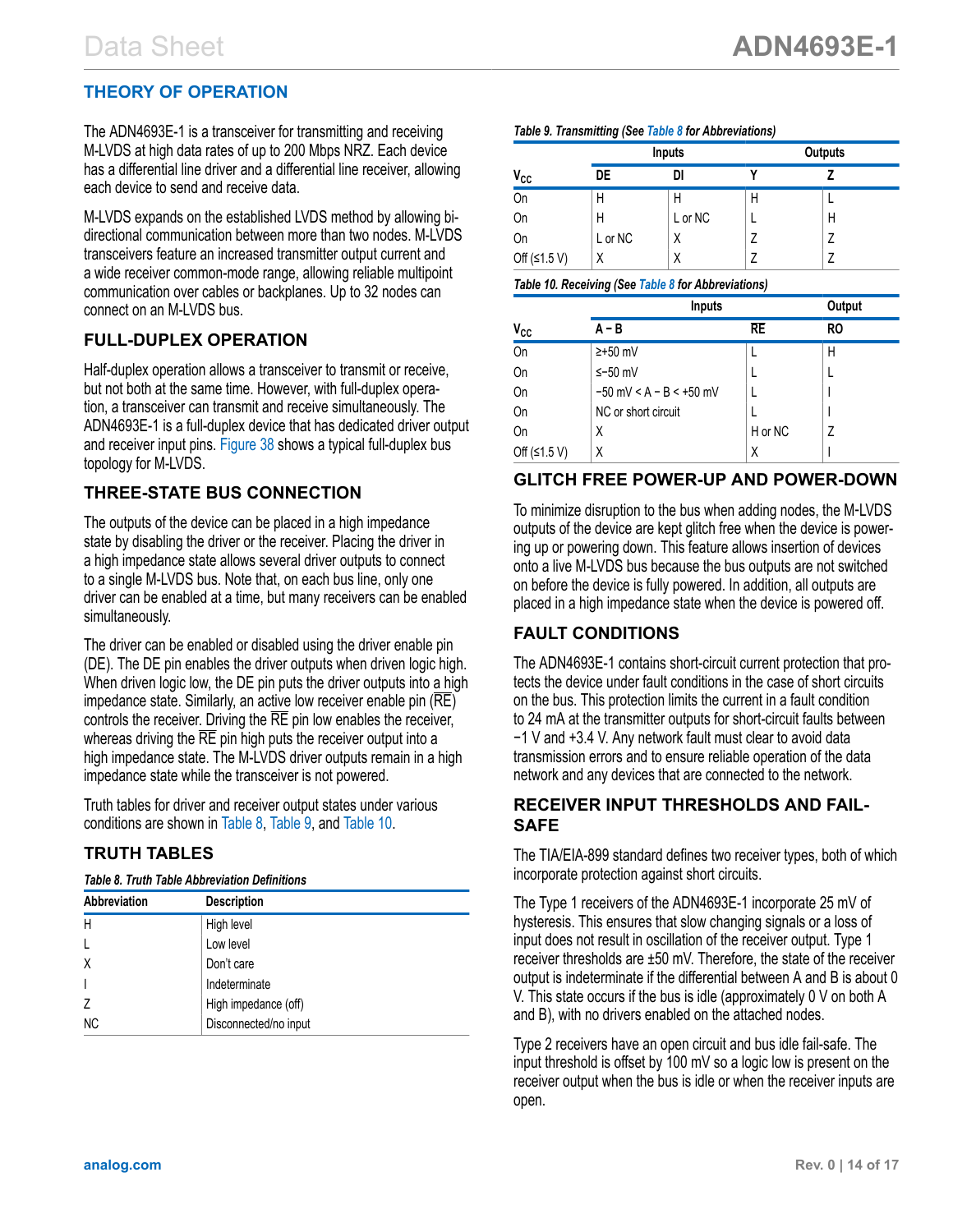# <span id="page-14-0"></span>**THEORY OF OPERATION**

The different receiver thresholds for the two receiver types are illustrated in Figure 37. See [Table 10](#page-13-0) for the Type 1 receiver output states of the ADN4693E-1 under various conditions.



*Figure 37. Input Threshold Voltages (VIA Is the Voltage Input on Pin A, and VIB Is the Voltage Input on Pin B)*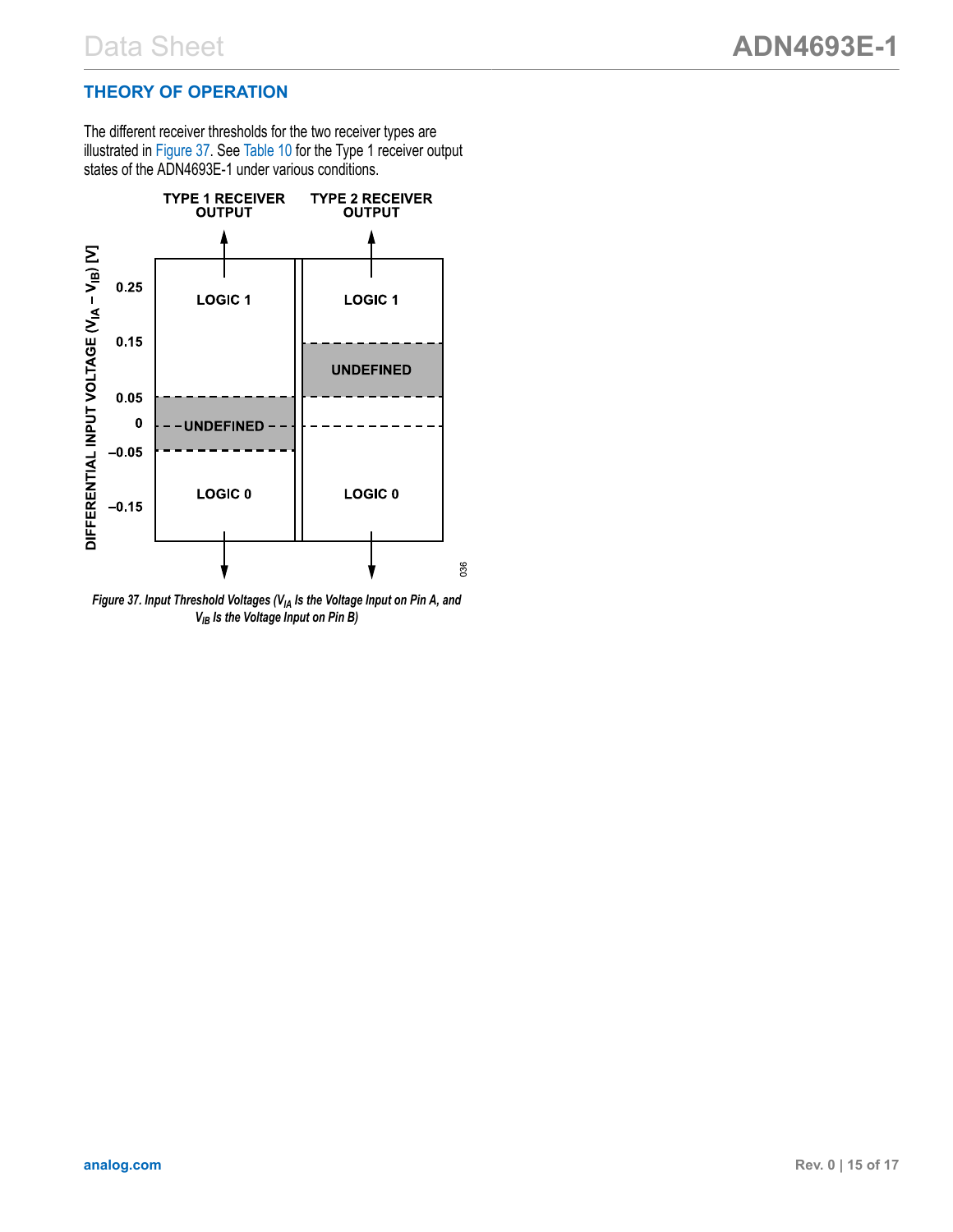### <span id="page-15-0"></span>**APPLICATIONS INFORMATION**

M-LVDS extends the low power, high speed, differential signaling of LVDS to multipoint systems where multiple nodes are connected over short distances in a bus topology network.

With M-LVDS, a transmitting node drives a differential signal across a transmission medium, such as a twisted pair cable or backplane. The transmitted differential signal allows other receiving nodes that are connected along the bus to detect a differential voltage that can then be converted back into a single-ended logic signal by the receiver.

The communication line is typically terminated at both ends by resistors  $(R<sub>T</sub>)$ , the value of which is chosen to match the characteristic impedance of the medium (typically 100 Ω). In loaded backplanes, a termination resistor of less than 100 Ω may be appropriate.

For half-duplex multipoint applications, only one driver can be enabled at any time. Full-duplex nodes allow a controller/device topology, as shown in Figure 38. In this configuration, a controller node can concurrently send and receive data to and from device nodes. At any time, only one device node can have a driver enabled to concurrently transmit data back to the controller node.



**NOTES** 

1. RT IS EQUAL TO THE CHARACTERISTIC IMPEDANCE OF THE COMMUNICATION MEDIUM.